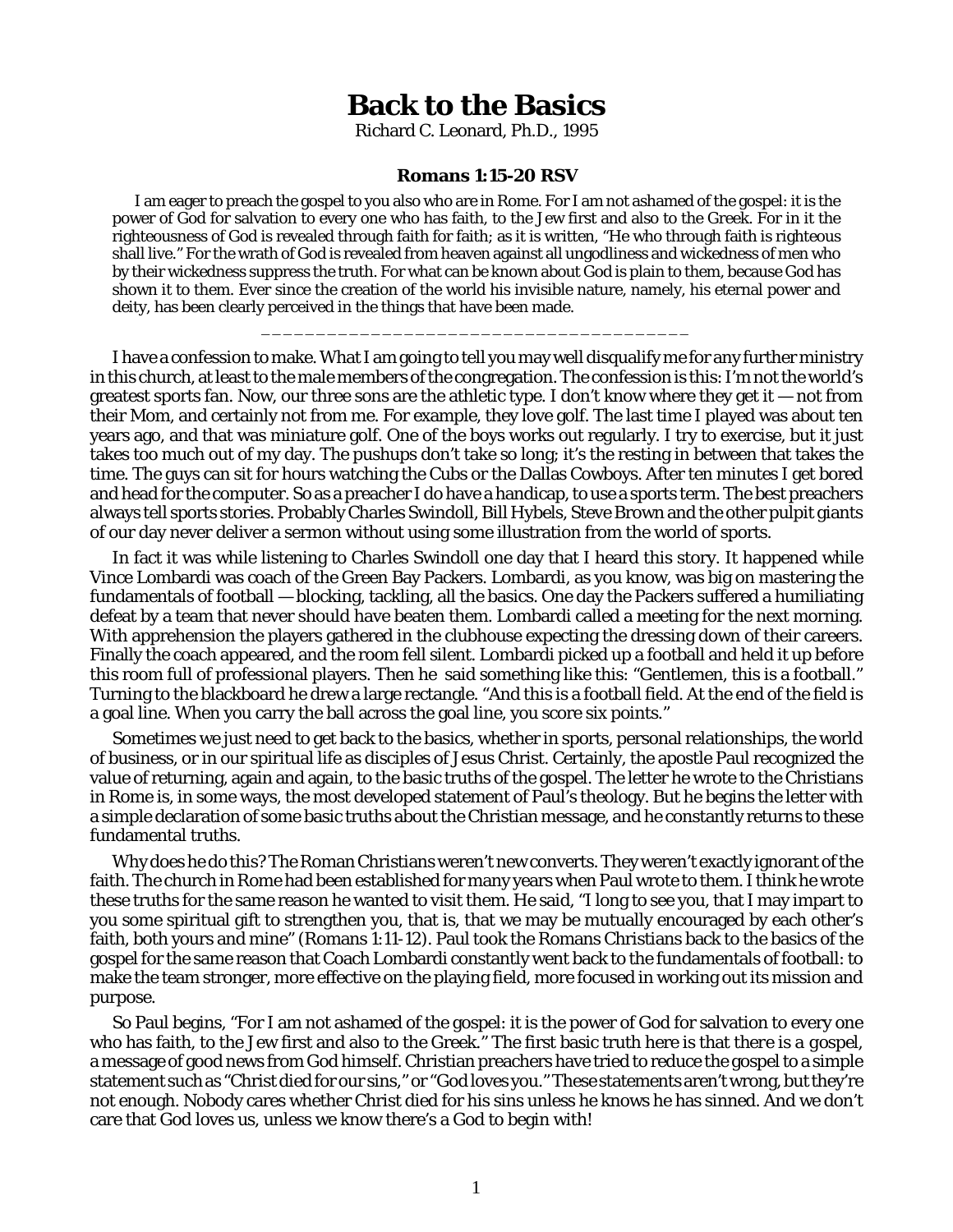So the first premise of the gospel is that *God is real and we have to deal with him.* We can't just go on our way and refuse to acknowledge or obey him. I think that's why Paul goes on, later in the same chapter, to show that nobody has a excuse not to believe in God. For, he says, "since the creation of the world his invisible nature, namely, his eternal power and deity, has been clearly perceived in the things that have been made" (Romans 1:20). In other words, the fact that the universe exists shows that its creation must also exist. That's still a powerful argument, even in our scientific era. Paul affirms not only that God is real, the very foundation of all we see about us, but He has not remained silent about Himself and our relationship with Him. He has spoken to us in the "good news," the message that in Christ God has acted to reconcile us to Himself.

We begin, then, with a couple of gospel basics: God is there, after all, and he has sent us a message about how to respond to Him. "I am not ashamed of the gospel," Paul begins; and he continues, "for it is the power of God for salvation to every one who has faith, to the Jew first and also to the Greek." The gospel is *power*. The Greek word Paul uses is *dunamis*, the root of our words "dynamo" and "dynamic." It indicates that energy is being released to accomplish something. When Paul calls the gospel "the power of God for salvation," he's saying that this message from God has an effect on people. And in a few phrases Paul tells us *what* this effect is, *how* the gospel has this effect, and *who* is affected by it.

First, what is the effect of the gospel? Paul calls it the power of God for *salvation*. Here's a word in our Christian vocabulary that has been much abused. Perhaps, because of our American frontier tradition, we associate salvation with responding to some preacher's emotional appeal to stream down the aisle of the revival tent — "to hit the sawdust trail," as they used to say. Perhaps, to you, "salvation" carries an image of letting it all hang out in some highly visible act of commitment to Christ, a commitment that guarantees a place in heaven. For some people salvation does happen that way, and I'm certainly not putting down emotion or visible expressions of commitment — far from it. But, biblically speaking, salvation is more than these things. The Greek word Paul uses, *soteria*, is the equivalent of the Hebrew word *yeshu'ah* which means "deliverance" or "liberation." Salvation is being set free, not in heaven but here and now. When the Old and New Testaments mention salvation, I don't see the focus being on going to heaven at all, but on *a change in this life.* I see it as a transformation involving not just some invisible or spiritual part of us whatever that might be  $-$  but a setting free of our whole self as we relate to the world around us.

If salvation is *freedom*, then we have to understand what freedom really is. Today we have some confused ideas about that. For some people, freedom means the right to do whatever they like, especially with their own bodies. In America many people confuse it with civil rights, or with absolute individualism. There are people who expend all their energy proving they don't have to conform to what we might consider "traditional values," because they have the right to "do their thing." But I've noticed something about these folks — they're not free at all! I guess our typical image of such advocates of individual rights would be the hippies of the 1960s and 70s — and they're still around today. Did you ever see a hippie guy who was free to wear something other than the standard uniform: long hair, beard, scruffy clothes? Did you ever see one wearing a three-piece suit and tie? Today's "freedom protestors" are really hide-bound conformists; they all look alike, think alike and talk alike. They're enslaved by the politically correct values of their cultural group, and what's more, they're angry and unhappy. They certainly don't enjoy "salvation," and we certainly shouldn't confuse salvation with the freedom these groups represent. We also shouldn't confuse salvation with that self-centered individualism expressed by Frank Sinatra when he sang, "I did it my way." These are false freedoms that have nothing to do with the salvation effected by the gospel, and the people who live by those false freedoms are in desperate need of the true freedoms the gospel brings.

Salvation, in fact, is being delivered from these illusory freedoms into genuine freedom. The philosopher Spinoza once defined freedom as "the recognition of necessity." In other words, we aren't free when we don't have to do anything in particular, because then we feel we have to do everything! That's what's wrong with our modern idea of freedom. We're really free when we know those *few things* we really must do. I think that's why the gospel of Christ sets us free. It lays before us the one requirement that brings order to all of life: the duty to worship God, to acknowledge that He is in charge and to live our lives consistently with His purposes. When we recognize this one necessity, we're indeed free.

When God called Israel to serve Him, He gave them the Ten Commandments. People have criticized the Ten Commandments for being negative and restrictive. But, when you think about it, ten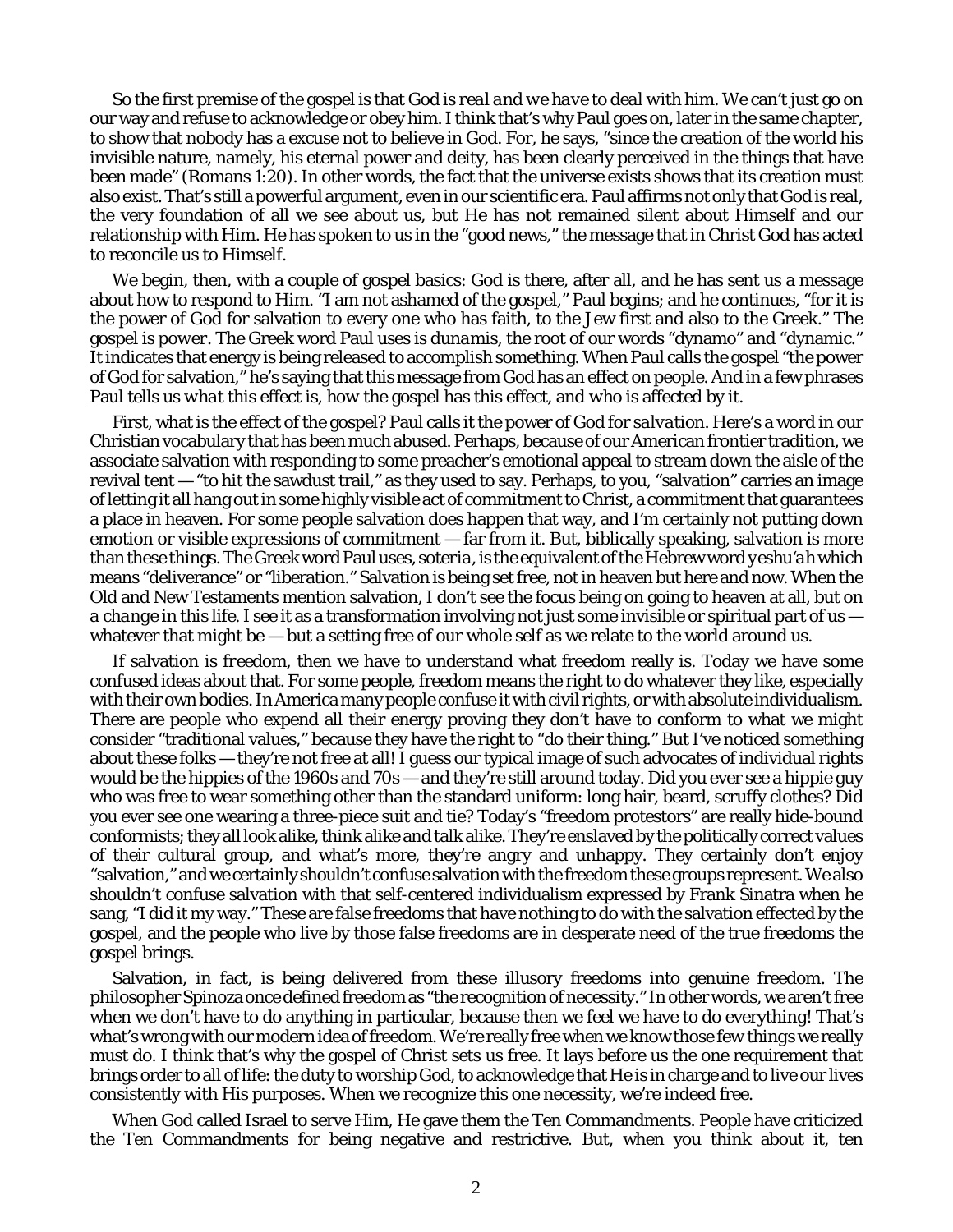commandments *not to do* certain things leave you free in all other areas. Compared to the requirements of our permissive age, in which we never seem to know what's right and what's wrong, God's commandments set people free by bringing us into a worshipful relationship with God. The gospel creates in us this freedom, or salvation. That's a fundamental truth we need to understand.

Secondly, *how* does the gospel bring salvation? Paul answers this question when he states, "For in it [the gospel] the righteous of God is revealed." The good news of the gospel in Christ sets us free by revealing God's righteousness. But wait — what do we mean by *righteousness?* Like "salvation," "righteousness" is one of those religious-sounding words we think we understand. Doesn't being righteous mean being holy or good? When we look into the Scripture we find that isn't really the case, after all. In the Bible, righteousness doesn't refer to a quality you or I might possess. Instead, righteousness is a relationship word. It means *being faithful to a relationship* with your family member, your friend, members or your community, or with anyone else. A righteous person is a person you can depend on to honor the relationship you have with him or her.

Suppose, in these difficult economic times, the company you work for shuts down and you lose your job. This is not so theoretical; it's happening to a lot of people. After a fruitless search for another job, you finally lose your home, too, and in desperation you start across the country looking for work. Nothing turns up. One day you find yourself on the streets of a strange city, homeless and hungry. You've just spent your last dollar for gas, but you don't even know where to go. And then you remember — you know some people who live here! Over the years you've exchanged cards and letters, and you've even visited on the phone occasionally. You don't see them often, but you haven't ignored them. You've maintained the relationship; they're still your friends. Now they're living in this very town where you've come to the end of your rope. With your last coins you call up. Your friends take you into their home, make you feel welcome, listen to your story and provide for your immediate needs while you get on your feet again.

Something just like this happened to one of our sons several years ago. He drove a new Mercedes from Chicago to Florida to deliver it to a professional baseball player. After dropping off the car, he went to the beach. While he was swimming someone stole his wallet and camera. There he was, a thousand miles from home, with nothing but a few clothes. When he called us we didn't know what to do. We were hard-pressed ourselves, and had no money to send him. Then we remembered that some people we knew lived in Florida, in the very next town! We called our friends, and they picked up our son and took him into their home for a few weeks until he could manage to get back to Chicago. This was righteousness at work, in the Biblical sense. Because these people were our friends, because we had a relationship with them, our son was "saved" — delivered from his lost condition.

But let's consider another scenario. Suppose that, alone and desperate in a strange city, you remember you know some people who live there. But you despise those people. You fought with them over petty jealousies and the like, and finally you quit communicating with them and the relationship is now broken. There's no righteousness left by which you can be saved from your distress. Suppose the people who helped our son in Florida had been people we had ignored, or criticized, or failed to treat as friends. Could we have asked them to help him? I think we can all see the point. When we turn away from that covenant of friendship and family loyalty into which God has invited us to enter, there's no relationship by which we can be helped and set free. Instead of righteousness there is wrath — the consequences that follow when the relationship is violated.

In the rest of this first chapter of Romans Paul goes on to describe some of those not-so-good things that happen to people who ignore God. We won't go into them here, but the description of their lives reads like the front page of today's paper or the evening cable news. Whereas the media reveal the wrath of God, the gospel reveals His righteousness: His constant friendship to those who belong to Him, His faithfulness to the covenant. And this righteousness of God is what saves us. Sometimes we don't do such a good job of keeping up that family relationship, but the gospel of Christ says that God sent His own Son to demonstrate that covenant and to die so that it could be extended to everyone who wants to enter it  $-$  In Paul's words, "to the Jew first and also to the Greek," or Gentile. As Jesus told his disciples, "This is my blood of the covenant, which is poured out for many for the forgiveness of sins" (Matthew 26:28). Where we so often disobey God and betray His friendship with us, Jesus keeps the covenant for us through His own obedience and His intimate love for the Father. The Bible says that Jesus lives to intercede with God